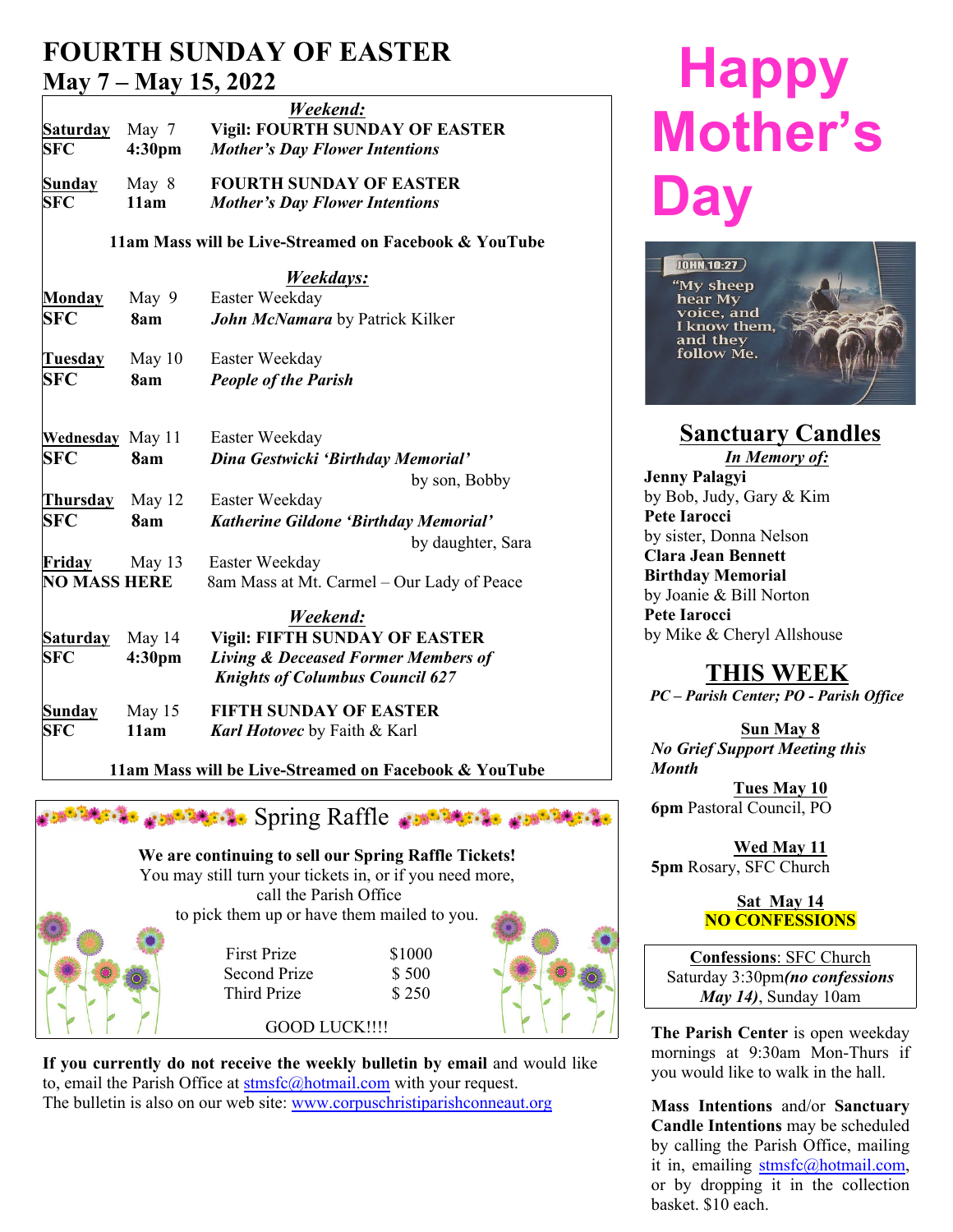**Parishioners are welcome** to attend any *Corpus Christi council or committee meetings*. Meeting times and dates are listed in the bulletin. Your presence is welcomed and your participation is encouraged.

## **Time, Talent & Treasure** *Faithful Stewards: Supporting our Parish Mission*

**Stewardship:** *"The disciples were filled with joy and the Holy Spirit." (Acts 13:52)*

The disciples heard Our Lord's call and were able to spread the Gospel message with strength and vitality. We, too, can experience that same joy if we make room for the Holy Spirit to fill our hearts. When we use our gifts in the way that God intends, He fills us with supernatural joy. A joy that others notice and are attracted to!

#### **Parish Sacrificial Giving**

| <b>Sunday</b>            | \$4,038.50 | 82 Envelopes | ***********<br>this cam |
|--------------------------|------------|--------------|-------------------------|
| <b>Electronic Giving</b> | 646.00     | 7 On-Line    | families                |
| Total:                   | \$4,684.50 |              | items ess               |

*Thank you for your continued generosity!*

**Vocations**: *"Sing joyfully to the LORD …;* serve the LORD with gladness." Are you discerning a vocation as a priest, deacon, sister or brother? Call Father Scott Kopp at 330/744-8451 or email:  $skopp@$ youngstowndiocese.org

**Memorial Service for Miscarried or Stillborn Children** will take place on Sun, May 15 in the Chapels at Calvary Cemetery in Youngstown, 248 Belle Vista Ave. at 2pm and Calvary Cemetery in Massillon, 3469 Lincoln Way E., also at 2pm. Parents and loved ones of any child lost to miscarriage or stillbirth are encouraged to attend.

#### **CRAFT Community Reinforcement and Family Training** is free and open to the public at Community Counseling Center in Conneaut and Ashtabula office locations at 3pm on Wednesdays. If you are concerned with substance use of a loved one and would like the support to

help them get sober, contact Daisy Roblandza at 440/855- 3148 for more information.

**The Knights of Columbus District 71** is having their *Annual Seminarians' Dinner* on June 9 at Sacred Heart Parish Hall. Cash Bar Opens at 5pm/Dinner 6pm. Dinner is a choice of Roast Beef or Creamy Chicken Alfredo. A program highlighting our seminarians will follow dinner. The local councils are sponsoring local seminarians with their prayers and financial support. The proceeds of this dinner will help these young seminarians answer their call! Tickets are \$20 each. If you would like to purchase tickets process, please contact **F**<br>or make a donation please contact Grand Knight Goungil or kcorlew@sjheralds.org. or make a donation please contact Grand Knight Council

4212 Jake Harchalk at 440/228-2525. Thanks for your support.

*Our Featured Advertiser this week is:*

## **GERDES PHARMACY**

*Thank you for your support of our weekly bulletin!*

Catholic Charities will hold its annual *First Step for Change* campaign from Mother's Day through Father's Day, honoring the faith, humility and love it takes to raise a child, and recognizing that many parents lack adequate financial resources for their children. Funds raised through this campaign assist low-income pregnant women and families with food, formula, clothing, diapers and other items essential to a child's health, safety and well-being. Each family interested in participating in *First Step for Change* is asked to pick up a **FIRST STEP PACKET** from your pew. Take the **PACKET** home, learn about the program, complete the participation card and return it to our parish by June 30. All money collected by our parish will help to meet local needs. Thank you.

The 2021-2022 Faith Formation Year has come to an end. Thank you to those who helped make the year a success. We are grateful for your help! May you have a wonderful, safe and blessed summer.

Faith Formation will begin again in the Fall. Children in grades K-8 are encouraged to participate.

**Vacation Bible School is July 25-29.** We are collaborating with Good Shepherd Lutheran Church for VBS. Children who have completed Preschool through grade 3 are invited to participate. Children who have completed grades 4-8 are invited to participate in service projects in the community. High School students are asked to participate as either aides or join in the service projects. We are in need of adults to help as leaders for classes, help with food and snacks, lead crafts or work with the youth with community service.

Please contact Carla at the church office if you are interested in helping.

Registration for the children will be in the coming weeks.

#### **NEWS FROM ST. JOHN SCHOOL:**

**Becoming a Herald**  $\sim$  Registration for Pre-K through Gr. 12 has begun. Classroom spaces are limited in some grades. FMI on curriculum, scholarships and the application process, please contact Keith Corlew at 440/997-5531 Applications are available online at sjheralds.org.